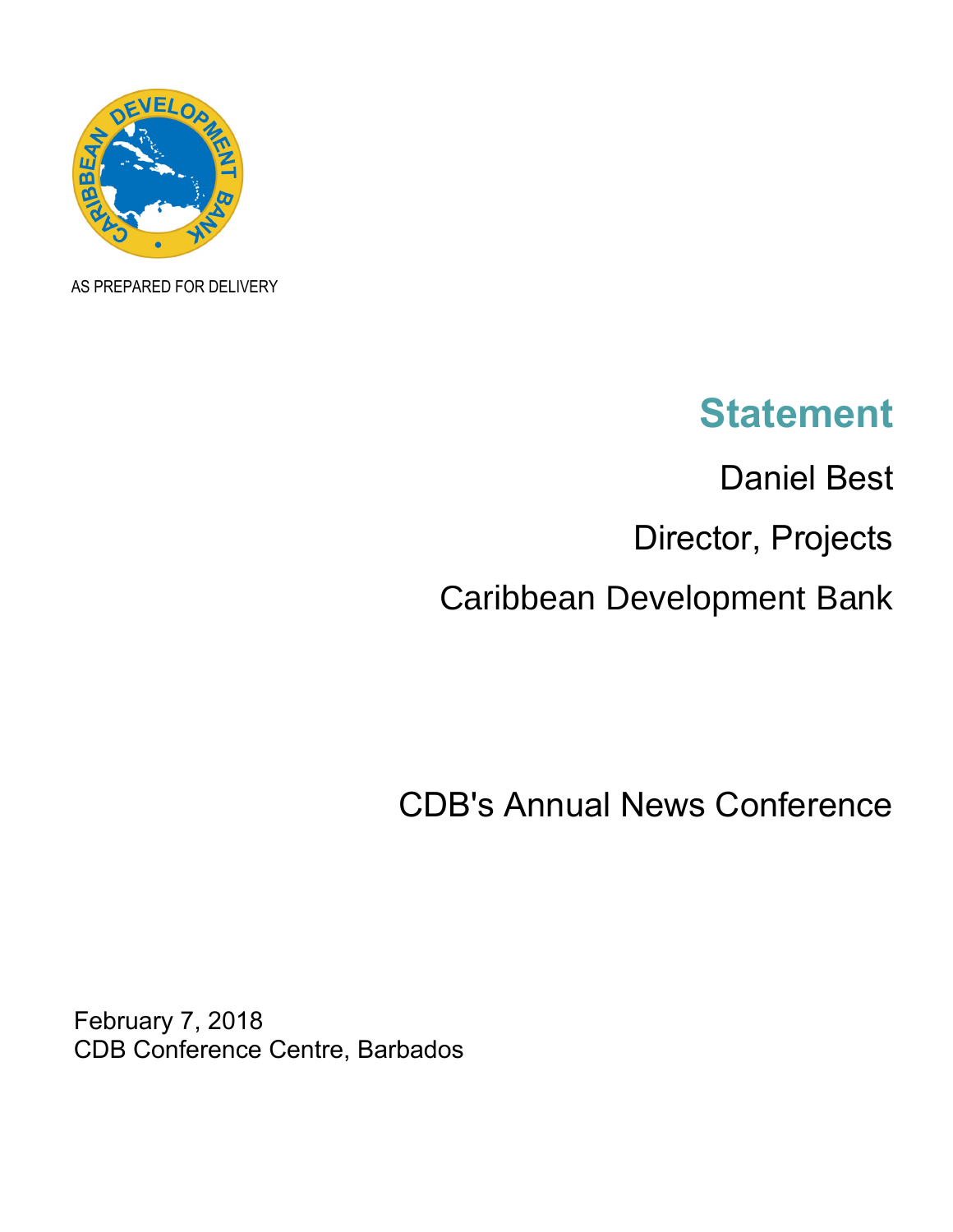Members of the Media;

Management and Staff of CDB;

Viewers tuning in online;

Good morning.

In 2017, the Caribbean Development Bank redoubled its efforts to increase approvals and accelerate implementation in sectors and areas that offer real potential for changing the lives of many vulnerable people in our societies.

Today I am going to discuss the Bank's operational performance over the past year; partnerships; our commitments; how we made a difference in 2017; and our disaster recovery and rehabilitation response.

2017 was another successful year for the Bank's financing activities. Once again, we exceeded our approval targets for loans and grants. Total approvals reached USD364 mn compared with USD306 mn in 2016 and USD292 mn in 2015. The total approvals for 2017 included USD104 mn in grants.

The Bank again exceeded the disbursement target for the year. Total disbursements stood at USD233mn, as compared to USD206mn in 2016 and USD159mn in 2015.

As we know, there is an inextricable link between disbursements and progress in projects across our Borrowing Member Countries (BMCs).

This achievement is therefore reflective of the ongoing effort that we as the region's development bank are making, to more appropriately respond to the persistent regional challenge of insufficient implementation capacity.

As the President mentioned, disaster risk management and resiliencebuilding featured prominently in the Bank's work in responding to the needs of our BMCs.

In addition to these two areas of focus, CDB approved a number of projects. Allow me to highlight just a few, which we believe have significant developmental potential for our Region's communities and citizens.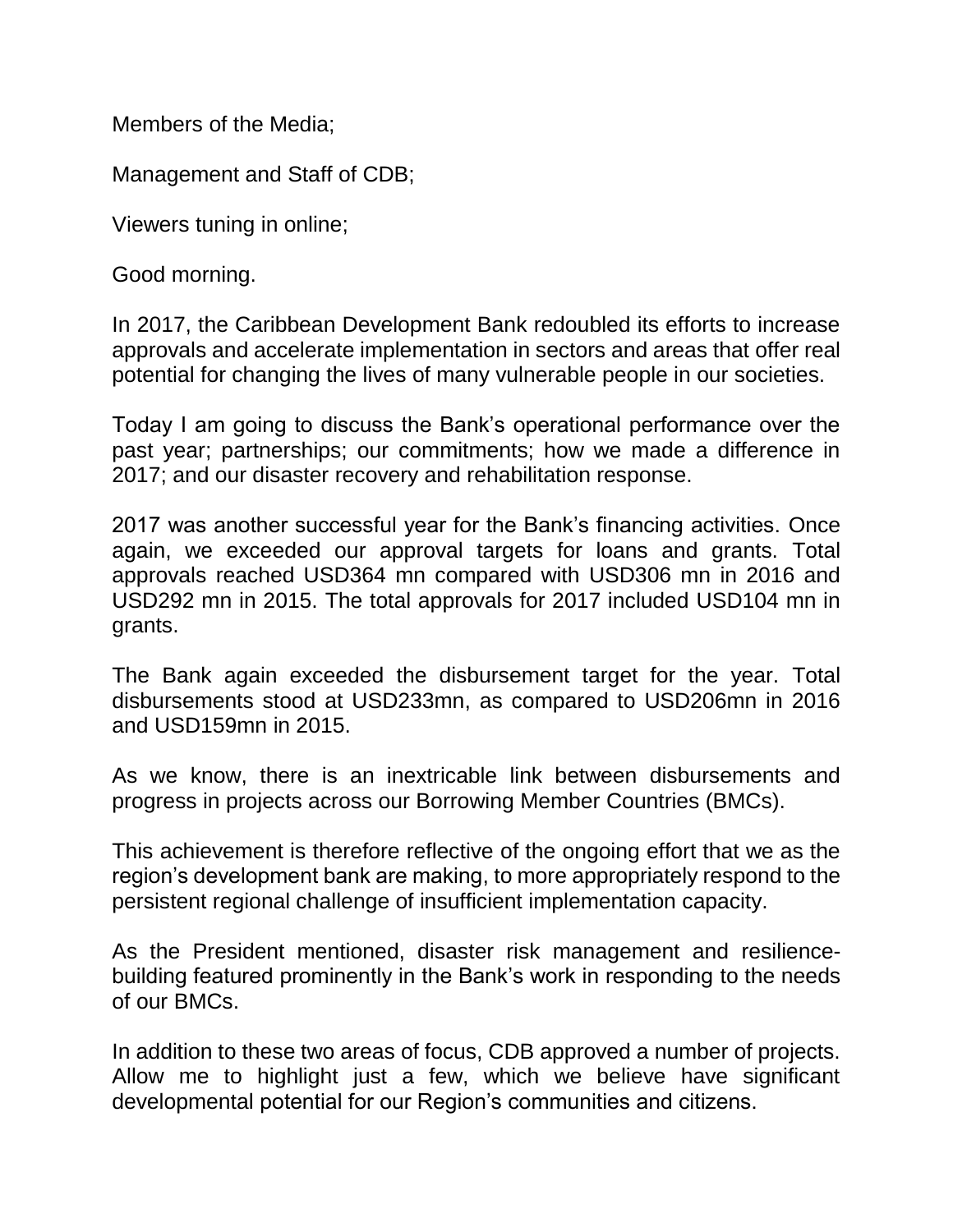In the British Virgin Islands, we approved a USD9.3 mn project to support education reforms and a Rehabilitation and Reconstruction Loan in the amount of USD65.2 mn.

In Antigua and Barbuda, the Bank approved USD45.9 mn for the Second Road Infrastructure Rehabilitation Project, and USD29 mn for a Rehabilitation and Reconstruction Loan.

In 2017, the Bank also announced the approval of USD18 mn to improve the quality of, and access to, basic education in Haiti for 68,000 people.

For Suriname, CDB approved USD29.8 mn to establish a more energyefficient street lighting network.

And in Grenada, the Bank sharpened its focus on food security, approving USD5 mn for climate-smart agriculture and USD1 mn to strengthen food safety management systems.

Allow me a few moments to talk about our flagship poverty reduction programme, the Basic Needs Trust Fund (BNTF).

In 2017, we continued to address the needs of the most vulnerable in our Region through BNTF.

The ninth cycle started last year, with USD40.8 million in resources from our Special Development Fund.

In this cycle, we expanded our areas of support to include entrepreneurial development, importantly with a focus on youth entrepreneurship.

BNTF strengthened and initiated private sector partnerships to catalyse additional resources, and boost already available funding to address poverty in communities across participating countries.

The programme's ninth cycle also takes into account climate change risk adaptation opportunities and the integration of renewable energy technology.

It is estimated that our Region needs at least USD30 billion to close its infrastructural development gap over the next decade, to compete on a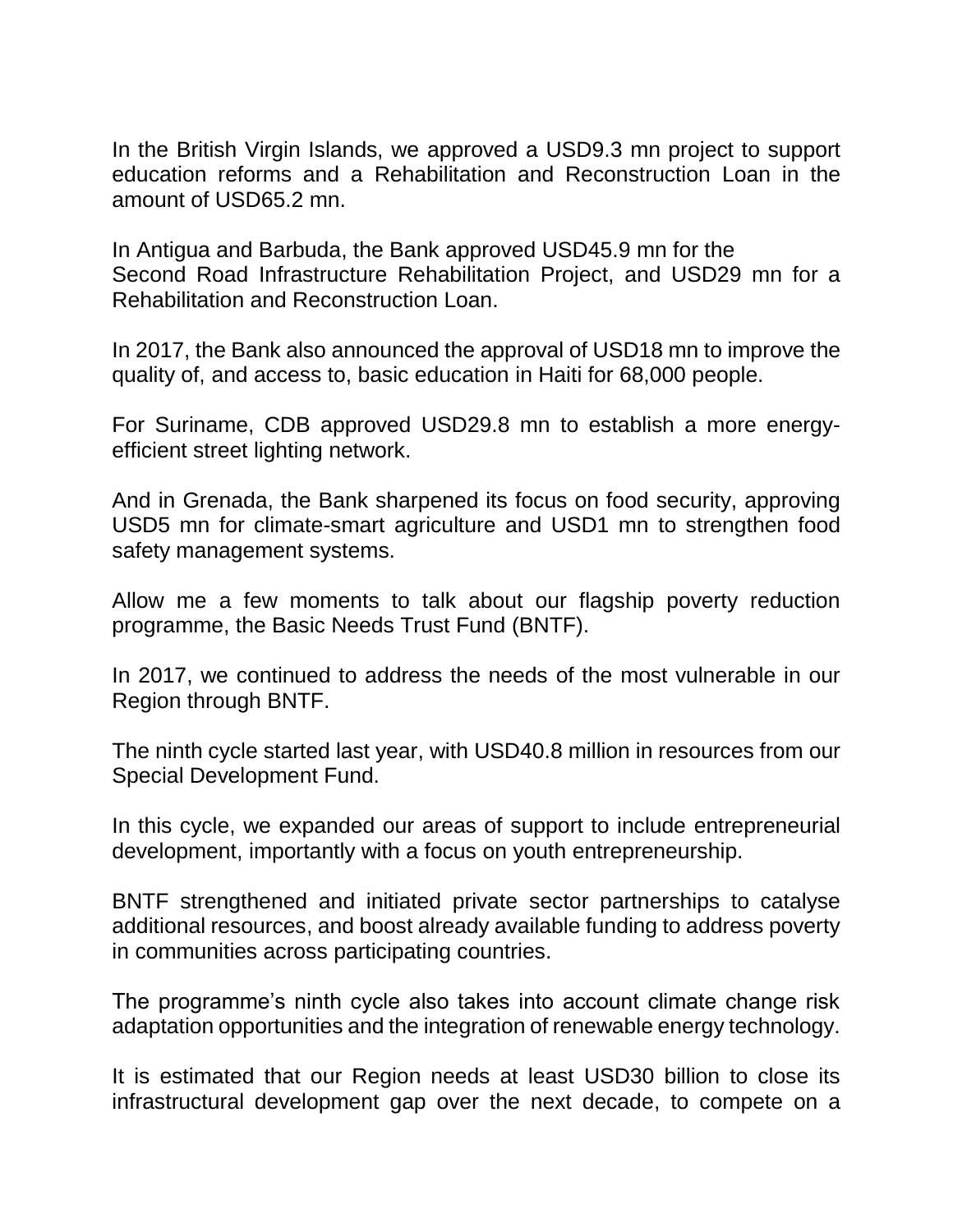global scale, reduce poverty and drive sustainable growth.

As the President mentioned earlier today, CDB has mobilised a sizeable portfolio of concessionary financing through grants and loans at very low interest rates to help close this gap.

The aim is to accelerate investment in social and economic infrastructure, without creating unsustainable public debt.

In 2017, under the United Kingdom Caribbean Infrastructure Partnership Fund, CDB approved a total of 56 mn Pounds Sterling for projects in Guyana, Jamaica, Montserrat, and St. Vincent and the Grenadines.

With a USD20 mn contribution from our partners, Agence Francaise de Développement and the European Investment Bank, we approved a streetlight retrofitting project for Jamaica, further advancing our clean energy agenda.

Through the African Caribbean Pacific - European Union Natural Disaster Risk Management Programme, Grenada and St. Kitts and Nevis will benefit from the completion of climate vulnerability risk assessments for the water sector.

Funding from the Programme will also support similar studies in the road transport sector in Guyana and Saint Lucia.

CDB approved energy audits for government buildings in Anguilla, Grenada and St. Kitts and Nevis. These projects are being supported through grants from the Sustainable Energy for the Eastern Caribbean programme and the Canadian Support to the Energy Sector in the Caribbean Fund.

So how did CDB make a difference in 2017?

Throughout the year, our interventions transformed the lives of people across the Region.

I will highlight just a few this morning.

In terms of economic and social infrastructure, we continued to work on a number of projects that connected communities, made our roads safer, and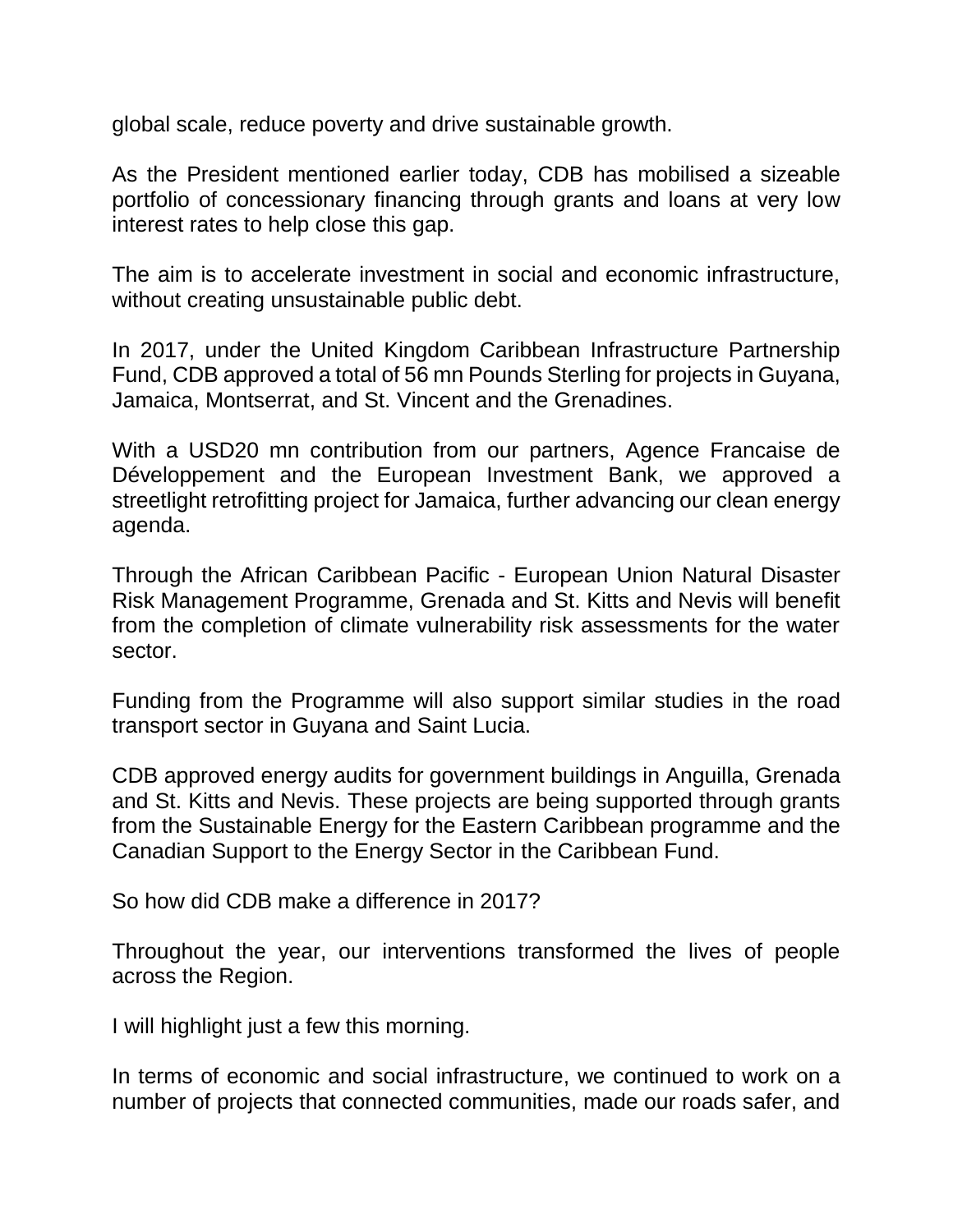improved access to a more reliable supply of potable water.

Already, the USD39 mn Fifth Road Project in Belize, which will link the International Airport to Belize City, is changing lives. Every day, 20,000 people are using the first section of road opened from the airport to Haulover Bridge.

In 2017, road safety infrastructure upgrades were completed on 80 km of roadway in Belize. These improvements included improved signage and road markings, access for people with disabilities, and the creation of bicycle paths.

Through a comprehensive education programme, 10,600 people were trained in road safety practices, most of them youth. We estimate that this combined effort has resulted in the avoidance of approximately 100 road fatalities.

In Grenada, the refurbishment of the Marketing and National Importing Board's pack house was completed through CDB funding. The upgrade has resulted in an increase in the export of agricultural produce, and is having a transformational impact on the 2,000 farmers who sell their produce through the facility.

In Guyana, the USD44 mn Fourth Road project, now nearing completion, has upgraded 31km of road in West Coast Demarara. The upgrade included a wider road corridor, improved drainage, and new pedestrian and bicycle lanes as a road safety feature. This is a first for Guyana and is already being utilised by pedestrians and cyclists alike.

Through an investment of USD8 mn, nearly 6,000 households in Nevis now have access to an adequate and reliable potable water supply. By the end of 2017, six water storage tanks were installed across the island, along with three pumping stations, and 30km of pipelines for water distribution, all provided through this project.

In The Bahamas, CDB provided USD42 mn to improve the reliability, quality of and access to the water supply systems serving communities on New Providence and six Family Islands. Approximately 1,200 households now have access to improved water supply.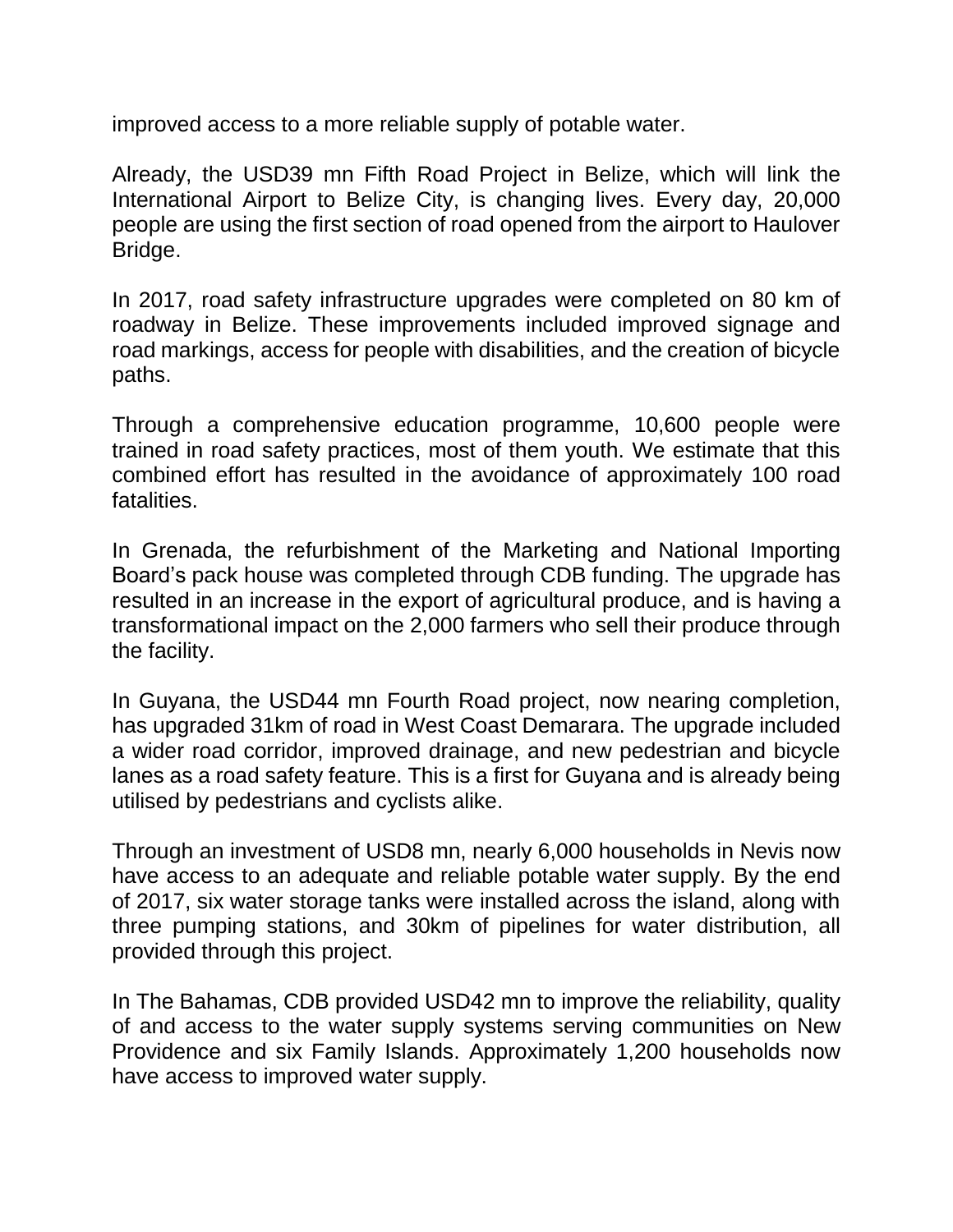Earlier, I mentioned that we have embarked on a new cycle of BNTF.

Last year, with our partners in 10 participating countries, 152 projects were completed.

Here is a snapshot of what we achieved:

- 36,300 students in eight countries are now learning in better classrooms and schools, and benefiting from enhanced teacher competence;
- Approximately 23,000 people are now certified at either the National Vocational Qualification or Caribbean Vocational Qualifications level across five countries including Grenada, Guyana, Jamaica, St. Kitts and Nevis and St. Vincent and the Grenadines;
- 210 teachers were trained, mainly in the areas of early childhood development in five countries;
- 6,600 households across eight countries now have improved access to water and sanitation; and
- 44,700 in communities across six countries have better roads, including farm access roads.

Let's shift our attention now to the education sector.

In 2017, CDB focused on three key areas in the education and training sector.

First, we supported the development of the CARICOM Human Resource Development Strategy and created a regional framework of action and results for Mathematics Education.

Secondly, we invested in the improvement of skills for competitiveness. The Bank completed a state-of-the-art Technical Vocational Education and Training (TVET) Centre in Jacmel, Haiti, and upgraded facilities for TVET in Jamaica.

Thirdly, we addressed the issue of instructional effectiveness and instructional leadership capacity.

In Antigua and Barbuda, 488 teachers and school administrators benefitted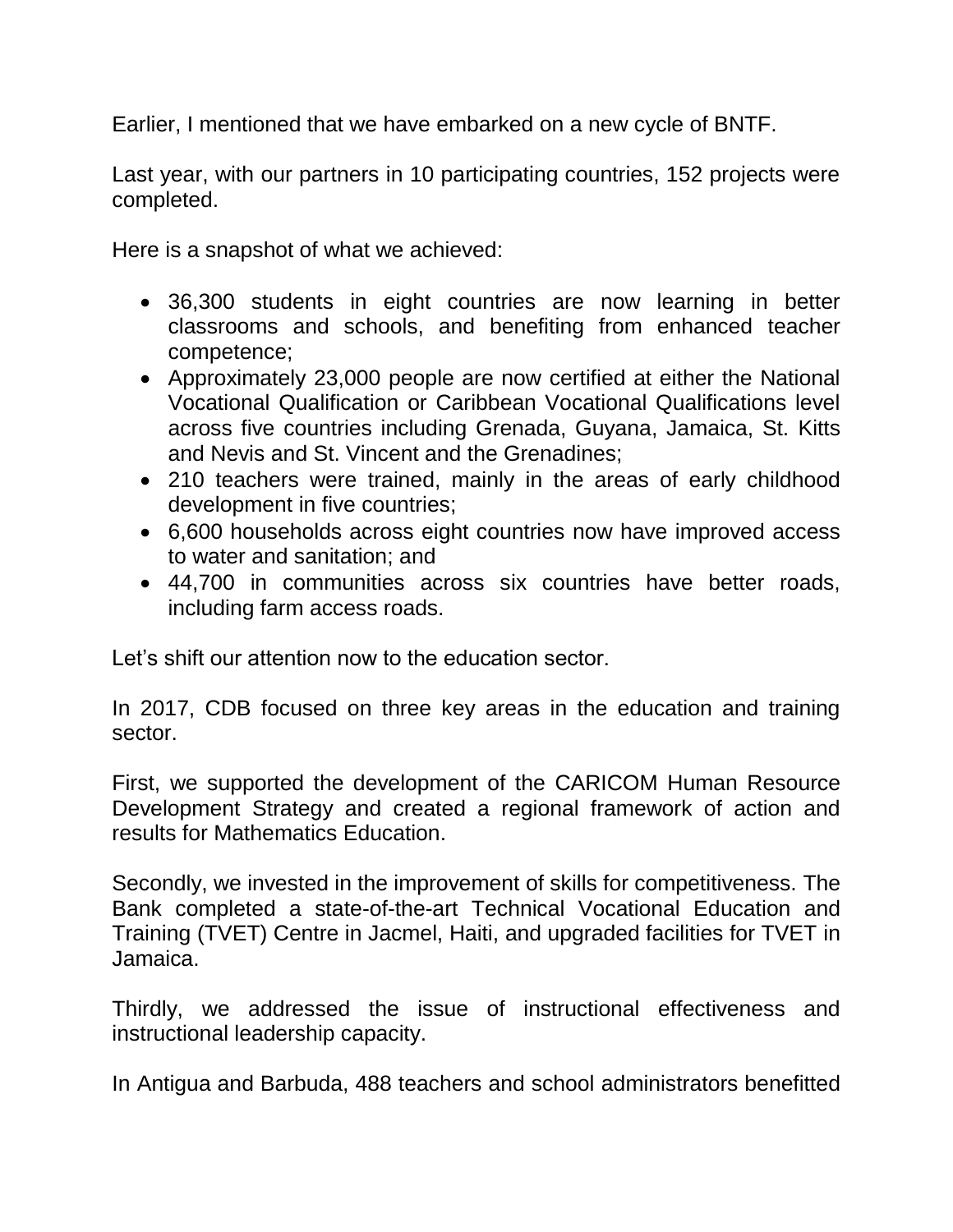from training to enhance learning outcomes for students.

We know that the micro, small and medium enterprises (MSMEs) sector plays an important role in Caribbean development, accounting for between 60% and 70% of Gross Domestic Product, and for approximately 50% of employment.

The Bank is channeling most of its support to the private sector, through MSMEs, which account for 70% to 85% of private enterprises.

In 2017:

- 115 MSMEs accessed credit valued at USD5 mn provided through the CDB;
- We helped MSMEs in eight BMCs to access regional and international markets through trade missions, market research, export development strategies, and food safety training and certification; and
- We launched the Public-Private Partnership (PPP) Toolkit. This online tool is already offering guidance and practical assistance to BMCs in successfully preparing and managing PPP projects.

As I prepare to close, I will quickly speak about CDB's response to the 2017 Atlantic Hurricane Season.

As at the end of 2017, the Bank had approved USD104 mn in Rehabilitation and Reconstruction Loans, Immediate Response Loans, and Emergency Relief Grants.

They will benefit approximately 134,000 people in Anguilla, Antigua and Barbuda and the British Virgin Islands, who were affected and displaced by Hurricanes Irma and Maria.

Such cataclysmic weather events are the new normal for our Region.

This is why our interventions in economic and social infrastructure are rooted in climate resilience.

The impact of these storms was not just infrastructural but social and psychological.